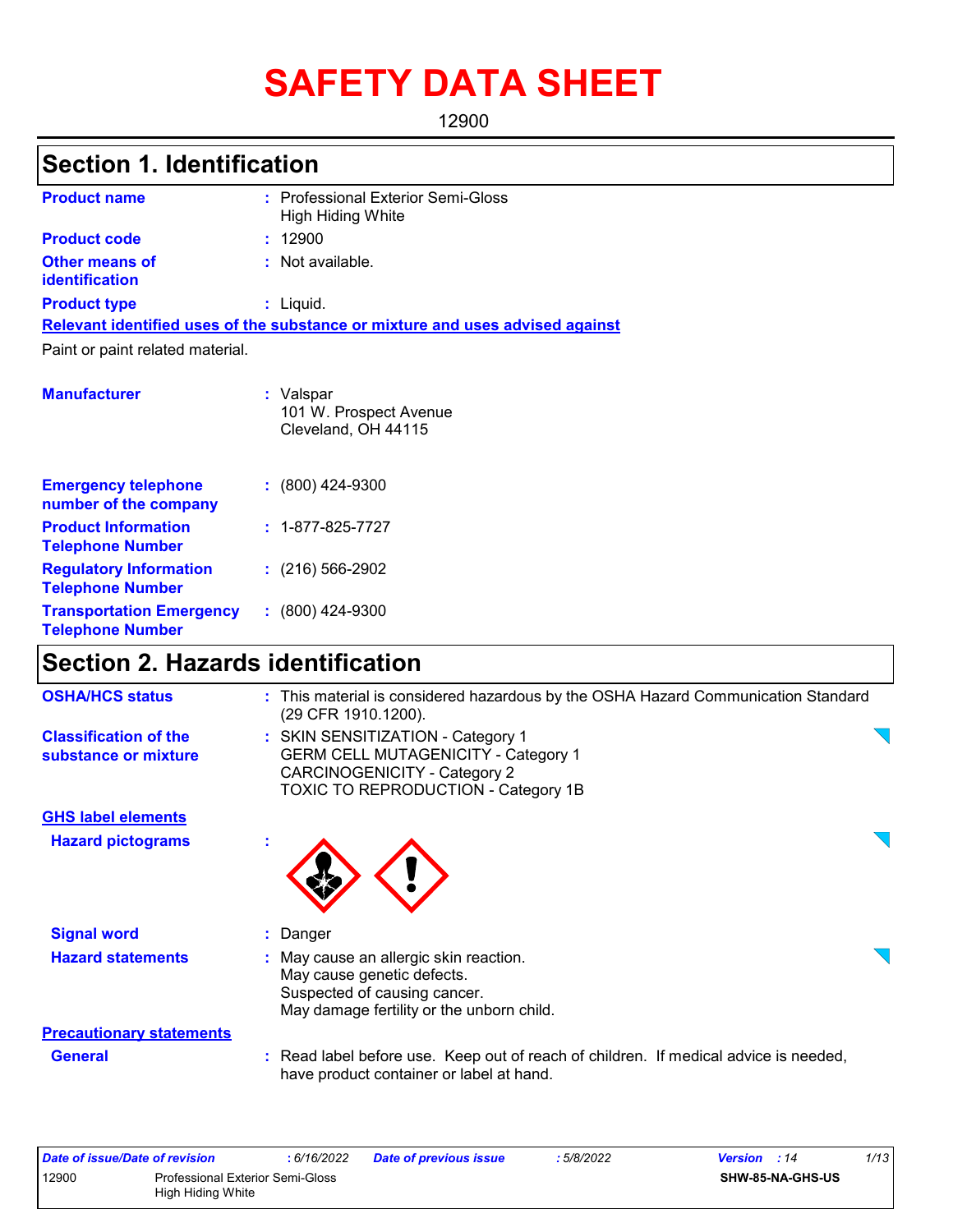### **Section 2. Hazards identification**

| <b>Prevention</b>                          | : Obtain special instructions before use. Do not handle until all safety precautions have<br>been read and understood. Wear protective gloves, protective clothing and eye or face<br>protection. Avoid breathing vapor. Contaminated work clothing must not be allowed out<br>of the workplace. |
|--------------------------------------------|--------------------------------------------------------------------------------------------------------------------------------------------------------------------------------------------------------------------------------------------------------------------------------------------------|
| <b>Response</b>                            | : IF exposed or concerned: Get medical advice or attention. Wash contaminated clothing<br>before reuse. IF ON SKIN: Wash with plenty of water. If skin irritation or rash occurs:<br>Get medical advice or attention.                                                                            |
| <b>Storage</b>                             | : Store locked up.                                                                                                                                                                                                                                                                               |
| <b>Disposal</b>                            | : Dispose of contents and container in accordance with all local, regional, national and<br>international regulations.                                                                                                                                                                           |
| <b>Supplemental label</b><br>elements      | WARNING: This product contains chemicals known to the State of California to cause<br>cancer and birth defects or other reproductive harm.                                                                                                                                                       |
|                                            | Please refer to the SDS for additional information. Keep out of reach of children. Do not<br>transfer contents to other containers for storage.                                                                                                                                                  |
| <b>Hazards not otherwise</b><br>classified | : None known.                                                                                                                                                                                                                                                                                    |

### **Section 3. Composition/information on ingredients**

| Substance/mixture                       | : Mixture                   |
|-----------------------------------------|-----------------------------|
| Other means of<br><b>identification</b> | $\therefore$ Not available. |

#### **CAS number/other identifiers**

| Ingredient name     | % by weight | <b>CAS number</b> |
|---------------------|-------------|-------------------|
| Titanium Dioxide    | 1≥10 - ≤25  | 13463-67-7        |
| I Calcium Carbonate | l≤3         | l 1317-65-3       |
| l Carbendazim .     | l≤0.3       | 10605-21-7        |

Any concentration shown as a range is to protect confidentiality or is due to batch variation.

**There are no additional ingredients present which, within the current knowledge of the supplier and in the concentrations applicable, are classified and hence require reporting in this section.**

**Occupational exposure limits, if available, are listed in Section 8.**

### **Section 4. First aid measures**

#### **Description of necessary first aid measures**

| <b>Eye contact</b>  | : Immediately flush eyes with plenty of water, occasionally lifting the upper and lower<br>eyelids. Check for and remove any contact lenses. Continue to rinse for at least 10<br>minutes. Get medical attention.                                                                                                                                                                                                                                                                                                                         |
|---------------------|-------------------------------------------------------------------------------------------------------------------------------------------------------------------------------------------------------------------------------------------------------------------------------------------------------------------------------------------------------------------------------------------------------------------------------------------------------------------------------------------------------------------------------------------|
| <b>Inhalation</b>   | : Remove victim to fresh air and keep at rest in a position comfortable for breathing. If<br>not breathing, if breathing is irregular or if respiratory arrest occurs, provide artificial<br>respiration or oxygen by trained personnel. It may be dangerous to the person providing<br>aid to give mouth-to-mouth resuscitation. Get medical attention. If unconscious, place<br>in recovery position and get medical attention immediately. Maintain an open airway.<br>Loosen tight clothing such as a collar, tie, belt or waistband. |
| <b>Skin contact</b> | : Wash with plenty of soap and water. Remove contaminated clothing and shoes. Wash<br>contaminated clothing thoroughly with water before removing it, or wear gloves.<br>Continue to rinse for at least 10 minutes. Get medical attention. In the event of any<br>complaints or symptoms, avoid further exposure. Wash clothing before reuse. Clean<br>shoes thoroughly before reuse.                                                                                                                                                     |

| Date of issue/Date of revision                   |  | : 6/16/2022 | Date of previous issue | : 5/8/2022       | <b>Version</b> : 14 | 2/13 |
|--------------------------------------------------|--|-------------|------------------------|------------------|---------------------|------|
| 12900<br><b>Professional Exterior Semi-Gloss</b> |  |             |                        | SHW-85-NA-GHS-US |                     |      |
| High Hiding White                                |  |             |                        |                  |                     |      |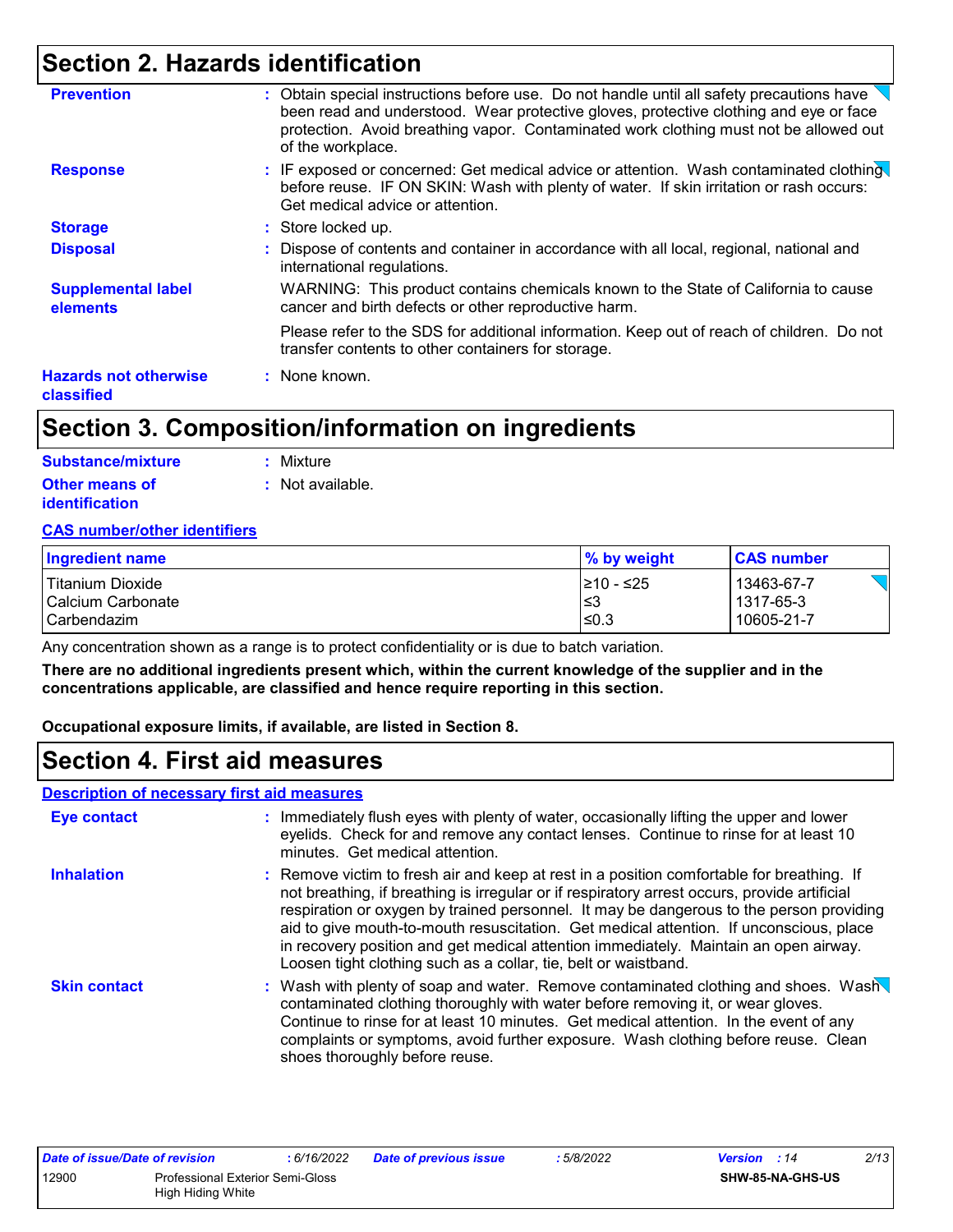# **Section 4. First aid measures**

| <b>Ingestion</b>                                   | : Wash out mouth with water. Remove dentures if any. If material has been swallowed<br>and the exposed person is conscious, give small quantities of water to drink. Stop if the<br>exposed person feels sick as vomiting may be dangerous. Do not induce vomiting<br>unless directed to do so by medical personnel. If vomiting occurs, the head should be<br>kept low so that vomit does not enter the lungs. Get medical attention. Never give<br>anything by mouth to an unconscious person. If unconscious, place in recovery position<br>and get medical attention immediately. Maintain an open airway. Loosen tight clothing<br>such as a collar, tie, belt or waistband. |
|----------------------------------------------------|-----------------------------------------------------------------------------------------------------------------------------------------------------------------------------------------------------------------------------------------------------------------------------------------------------------------------------------------------------------------------------------------------------------------------------------------------------------------------------------------------------------------------------------------------------------------------------------------------------------------------------------------------------------------------------------|
| Most important symptoms/effects, acute and delayed |                                                                                                                                                                                                                                                                                                                                                                                                                                                                                                                                                                                                                                                                                   |
| <b>Potential acute health effects</b>              |                                                                                                                                                                                                                                                                                                                                                                                                                                                                                                                                                                                                                                                                                   |
| <b>Eye contact</b>                                 | : No known significant effects or critical hazards.                                                                                                                                                                                                                                                                                                                                                                                                                                                                                                                                                                                                                               |
| <b>Inhalation</b>                                  | : No known significant effects or critical hazards.                                                                                                                                                                                                                                                                                                                                                                                                                                                                                                                                                                                                                               |
| <b>Skin contact</b>                                | : May cause an allergic skin reaction.                                                                                                                                                                                                                                                                                                                                                                                                                                                                                                                                                                                                                                            |
| <b>Ingestion</b>                                   | : No known significant effects or critical hazards.                                                                                                                                                                                                                                                                                                                                                                                                                                                                                                                                                                                                                               |
| <b>Over-exposure signs/symptoms</b>                |                                                                                                                                                                                                                                                                                                                                                                                                                                                                                                                                                                                                                                                                                   |
| <b>Eye contact</b>                                 | : No specific data.                                                                                                                                                                                                                                                                                                                                                                                                                                                                                                                                                                                                                                                               |
| <b>Inhalation</b>                                  | : Adverse symptoms may include the following:<br>reduced fetal weight<br>increase in fetal deaths<br>skeletal malformations                                                                                                                                                                                                                                                                                                                                                                                                                                                                                                                                                       |
| <b>Skin contact</b>                                | : Adverse symptoms may include the following:<br>irritation<br>redness<br>reduced fetal weight<br>increase in fetal deaths<br>skeletal malformations                                                                                                                                                                                                                                                                                                                                                                                                                                                                                                                              |
| <b>Ingestion</b>                                   | : Adverse symptoms may include the following:<br>reduced fetal weight<br>increase in fetal deaths<br>skeletal malformations                                                                                                                                                                                                                                                                                                                                                                                                                                                                                                                                                       |
|                                                    | <b>Indication of immediate medical attention and special treatment needed, if necessary</b>                                                                                                                                                                                                                                                                                                                                                                                                                                                                                                                                                                                       |
| <b>Notes to physician</b>                          | : Treat symptomatically. Contact poison treatment specialist immediately if large<br>quantities have been ingested or inhaled.                                                                                                                                                                                                                                                                                                                                                                                                                                                                                                                                                    |
| <b>Specific treatments</b>                         | : No specific treatment.                                                                                                                                                                                                                                                                                                                                                                                                                                                                                                                                                                                                                                                          |
| <b>Protection of first-aiders</b>                  | : No action shall be taken involving any personal risk or without suitable training. If it is<br>suspected that fumes are still present, the rescuer should wear an appropriate mask or<br>self-contained breathing apparatus. It may be dangerous to the person providing aid to<br>give mouth-to-mouth resuscitation. Wash contaminated clothing thoroughly with water<br>before removing it, or wear gloves.                                                                                                                                                                                                                                                                   |

# **Section 5. Fire-fighting measures**

| <b>Extinguishing media</b>             |                                                                 |
|----------------------------------------|-----------------------------------------------------------------|
| <b>Suitable extinguishing</b><br>media | : Use an extinguishing agent suitable for the surrounding fire. |
| Unsuitable extinguishing<br>media      | : None known.                                                   |

| Date of issue/Date of revision |                                                              | : 6/16/2022 | <b>Date of previous issue</b> | : 5/8/2022              | <b>Version</b> : 14 | 3/13 |
|--------------------------------|--------------------------------------------------------------|-------------|-------------------------------|-------------------------|---------------------|------|
| 12900                          | <b>Professional Exterior Semi-Gloss</b><br>High Hiding White |             |                               | <b>SHW-85-NA-GHS-US</b> |                     |      |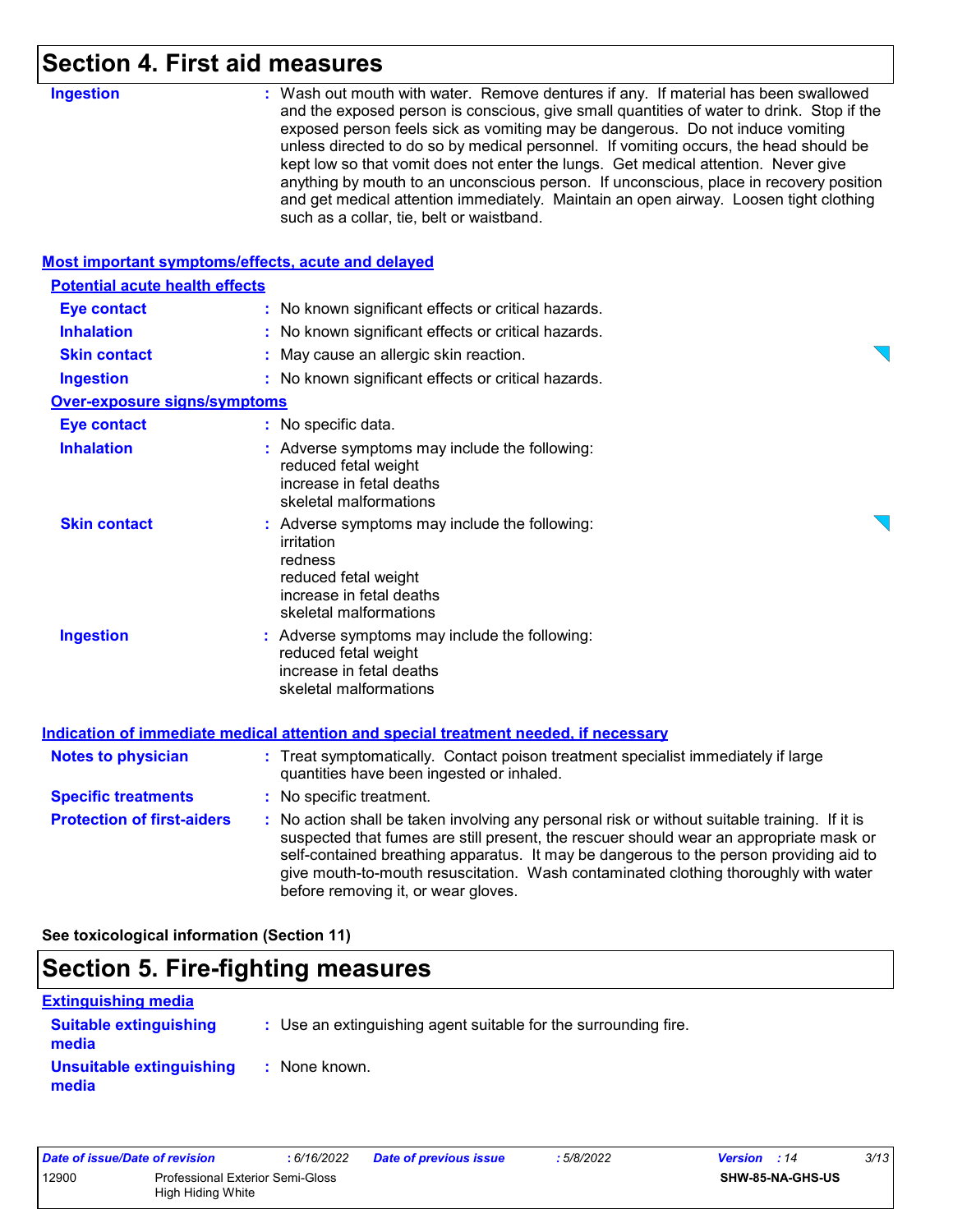### **Section 5. Fire-fighting measures**

| <b>Specific hazards arising</b><br>from the chemical     | : In a fire or if heated, a pressure increase will occur and the container may burst.                                                                                                               |
|----------------------------------------------------------|-----------------------------------------------------------------------------------------------------------------------------------------------------------------------------------------------------|
| <b>Hazardous thermal</b><br>decomposition products       | : Decomposition products may include the following materials:<br>carbon dioxide<br>carbon monoxide<br>metal oxide/oxides                                                                            |
| <b>Special protective actions</b><br>for fire-fighters   | : Promptly isolate the scene by removing all persons from the vicinity of the incident if<br>there is a fire. No action shall be taken involving any personal risk or without suitable<br>training. |
| <b>Special protective</b><br>equipment for fire-fighters | Fire-fighters should wear appropriate protective equipment and self-contained breathing<br>÷.<br>apparatus (SCBA) with a full face-piece operated in positive pressure mode.                        |

### **Section 6. Accidental release measures**

#### **Personal precautions, protective equipment and emergency procedures**

| For non-emergency<br>personnel   |    | : No action shall be taken involving any personal risk or without suitable training.<br>Evacuate surrounding areas. Keep unnecessary and unprotected personnel from<br>entering. Do not touch or walk through spilled material. Avoid breathing vapor or mist.<br>Provide adequate ventilation. Wear appropriate respirator when ventilation is<br>inadequate. Put on appropriate personal protective equipment. |
|----------------------------------|----|------------------------------------------------------------------------------------------------------------------------------------------------------------------------------------------------------------------------------------------------------------------------------------------------------------------------------------------------------------------------------------------------------------------|
| For emergency responders         | И. | If specialized clothing is required to deal with the spillage, take note of any information in<br>Section 8 on suitable and unsuitable materials. See also the information in "For non-<br>emergency personnel".                                                                                                                                                                                                 |
| <b>Environmental precautions</b> |    | : Avoid dispersal of spilled material and runoff and contact with soil, waterways, drains<br>and sewers. Inform the relevant authorities if the product has caused environmental<br>pollution (sewers, waterways, soil or air).                                                                                                                                                                                  |

#### **Methods and materials for containment and cleaning up**

| <b>Small spill</b> | : Stop leak if without risk. Move containers from spill area. Dilute with water and mop up<br>if water-soluble. Alternatively, or if water-insoluble, absorb with an inert dry material and<br>place in an appropriate waste disposal container. Dispose of via a licensed waste<br>disposal contractor. |
|--------------------|----------------------------------------------------------------------------------------------------------------------------------------------------------------------------------------------------------------------------------------------------------------------------------------------------------|
| Large spill        | : Stop leak if without risk. Move containers from spill area. Approach release from<br>upwind. Prevent entry into sewers, water courses, basements or confined areas. Wash<br>spillages into an effluent treatment plant or proceed as follows. Contain and collect                                      |

spillages into an effluent treatment plant or proceed as follows. Contain and collect spillage with non-combustible, absorbent material e.g. sand, earth, vermiculite or diatomaceous earth and place in container for disposal according to local regulations (see Section 13). Dispose of via a licensed waste disposal contractor. Contaminated absorbent material may pose the same hazard as the spilled product. Note: see Section 1 for emergency contact information and Section 13 for waste disposal.

### **Section 7. Handling and storage**

#### **Precautions for safe handling**

| <b>Protective measures</b> | : Put on appropriate personal protective equipment (see Section 8). Persons with a<br>history of skin sensitization problems should not be employed in any process in which<br>this product is used. Avoid exposure - obtain special instructions before use. Avoid<br>exposure during pregnancy. Do not handle until all safety precautions have been read<br>and understood. Do not get in eyes or on skin or clothing. Do not ingest. Avoid<br>breathing vapor or mist. If during normal use the material presents a respiratory hazard,<br>use only with adequate ventilation or wear appropriate respirator. Keep in the original<br>container or an approved alternative made from a compatible material, kept tightly<br>closed when not in use. Empty containers retain product residue and can be hazardous.<br>Do not reuse container. |
|----------------------------|--------------------------------------------------------------------------------------------------------------------------------------------------------------------------------------------------------------------------------------------------------------------------------------------------------------------------------------------------------------------------------------------------------------------------------------------------------------------------------------------------------------------------------------------------------------------------------------------------------------------------------------------------------------------------------------------------------------------------------------------------------------------------------------------------------------------------------------------------|
|----------------------------|--------------------------------------------------------------------------------------------------------------------------------------------------------------------------------------------------------------------------------------------------------------------------------------------------------------------------------------------------------------------------------------------------------------------------------------------------------------------------------------------------------------------------------------------------------------------------------------------------------------------------------------------------------------------------------------------------------------------------------------------------------------------------------------------------------------------------------------------------|

| Date of issue/Date of revision |                                                       | : 6/16/2022 | <b>Date of previous issue</b> | : 5/8/2022 | <b>Version</b> : 14 |                         | 4/13 |
|--------------------------------|-------------------------------------------------------|-------------|-------------------------------|------------|---------------------|-------------------------|------|
| 12900                          | Professional Exterior Semi-Gloss<br>High Hiding White |             |                               |            |                     | <b>SHW-85-NA-GHS-US</b> |      |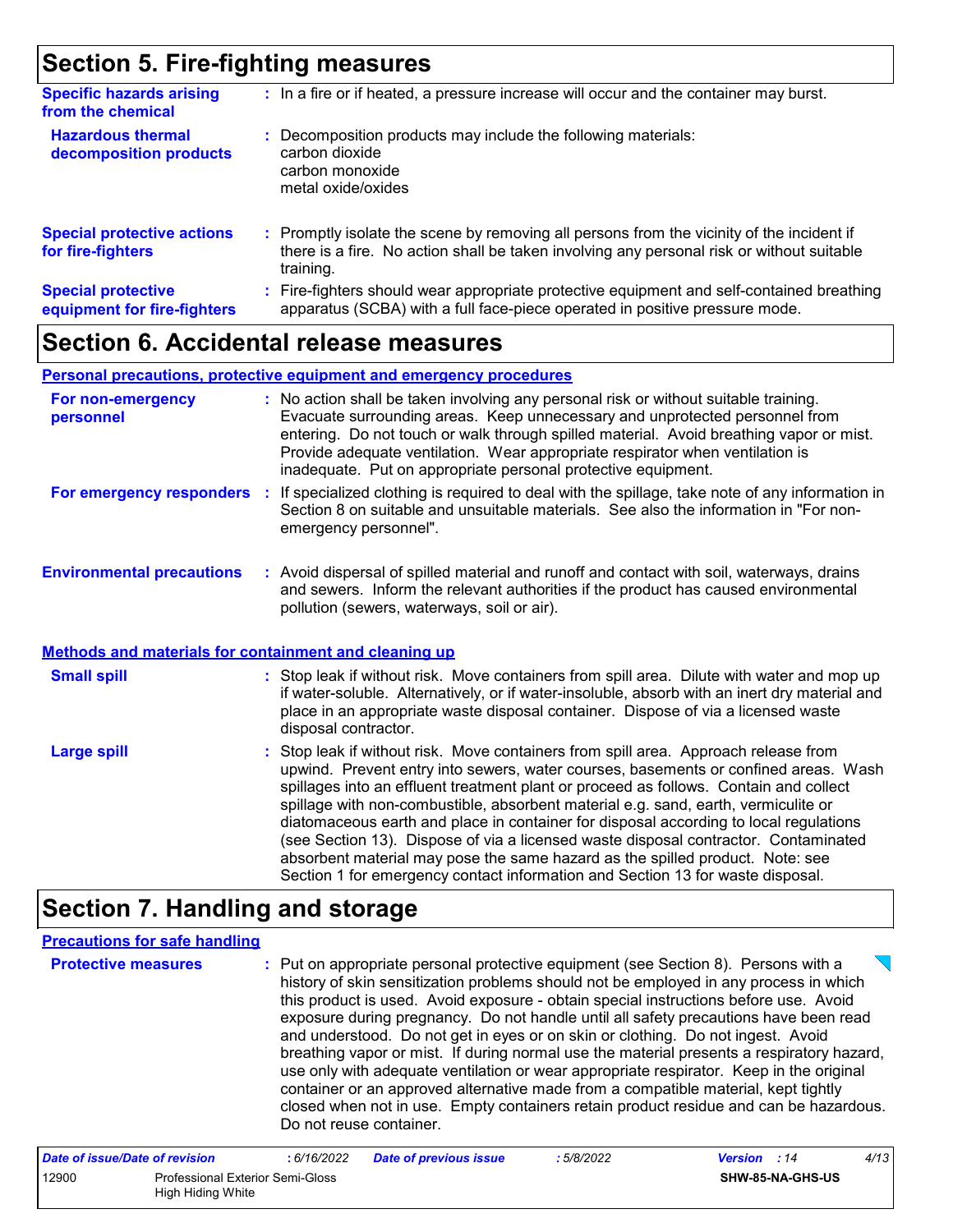## **Section 7. Handling and storage**

| <b>Advice on general</b><br>occupational hygiene                                 | : Eating, drinking and smoking should be prohibited in areas where this material is<br>handled, stored and processed. Workers should wash hands and face before eating,<br>drinking and smoking. Remove contaminated clothing and protective equipment before<br>entering eating areas. See also Section 8 for additional information on hygiene<br>measures.                                                                                                                                                                                                                                       |
|----------------------------------------------------------------------------------|-----------------------------------------------------------------------------------------------------------------------------------------------------------------------------------------------------------------------------------------------------------------------------------------------------------------------------------------------------------------------------------------------------------------------------------------------------------------------------------------------------------------------------------------------------------------------------------------------------|
| <b>Conditions for safe storage,</b><br>including any<br><b>incompatibilities</b> | : Store in accordance with local regulations. Store in original container protected from<br>direct sunlight in a dry, cool and well-ventilated area, away from incompatible materials<br>(see Section 10) and food and drink. Store locked up. Keep container tightly closed<br>and sealed until ready for use. Containers that have been opened must be carefully<br>resealed and kept upright to prevent leakage. Do not store in unlabeled containers.<br>Use appropriate containment to avoid environmental contamination. See Section 10 for<br>incompatible materials before handling or use. |

# **Section 8. Exposure controls/personal protection**

#### **Control parameters**

#### **Occupational exposure limits (OSHA United States)**

| <b>Ingredient name</b>  | CAS#       | <b>Exposure limits</b>                                                                                                                                                                                                                                                                                                  |
|-------------------------|------------|-------------------------------------------------------------------------------------------------------------------------------------------------------------------------------------------------------------------------------------------------------------------------------------------------------------------------|
| <b>Titanium Dioxide</b> | 13463-67-7 | ACGIH TLV (United States, 1/2021).<br>TWA: 10 mg/m <sup>3</sup> 8 hours.<br>OSHA PEL (United States, 5/2018).<br>TWA: 15 mg/m <sup>3</sup> 8 hours. Form: Total dust                                                                                                                                                    |
| Calcium Carbonate       | 1317-65-3  | OSHA PEL (United States, 5/2018).<br>TWA: 5 mg/m <sup>3</sup> 8 hours. Form: Respirable<br>fraction<br>TWA: 15 mg/m <sup>3</sup> 8 hours. Form: Total dust<br>NIOSH REL (United States, 10/2020).<br>TWA: 5 mg/m <sup>3</sup> 10 hours. Form: Respirable<br>fraction<br>TWA: 10 mg/m <sup>3</sup> 10 hours. Form: Total |
| Carbendazim             | 10605-21-7 | None.                                                                                                                                                                                                                                                                                                                   |

#### **Occupational exposure limits (Canada)**

| <b>Ingredient name</b>                                                |            | CAS#                          | <b>Exposure limits</b>                                                                                                                                                                                                                                                                                                                                                                                                                                                                                                                                                                                       |
|-----------------------------------------------------------------------|------------|-------------------------------|--------------------------------------------------------------------------------------------------------------------------------------------------------------------------------------------------------------------------------------------------------------------------------------------------------------------------------------------------------------------------------------------------------------------------------------------------------------------------------------------------------------------------------------------------------------------------------------------------------------|
| Titanium dioxide                                                      |            | 13463-67-7                    | <b>CA British Columbia Provincial (Canada,</b><br>$6/2021$ ).<br>TWA: 10 mg/m <sup>3</sup> 8 hours. Form: Total dust<br>TWA: 3 mg/m <sup>3</sup> 8 hours. Form: respirable<br>fraction<br>CA Quebec Provincial (Canada, 6/2021).<br>TWAEV: 10 mg/m <sup>3</sup> 8 hours. Form: Total dust.<br>CA Alberta Provincial (Canada, 6/2018).<br>8 hrs OEL: 10 mg/m <sup>3</sup> 8 hours.<br>CA Ontario Provincial (Canada, 6/2019).<br>TWA: 10 mg/m <sup>3</sup> 8 hours.<br><b>CA Saskatchewan Provincial (Canada,</b><br>7/2013).<br>STEL: 20 mg/m <sup>3</sup> 15 minutes.<br>TWA: 10 mg/m <sup>3</sup> 8 hours. |
| Kaolin                                                                |            | 1332-58-7                     | CA Alberta Provincial (Canada, 6/2018).<br>8 hrs OEL: 2 mg/m <sup>3</sup> 8 hours. Form:<br>Respirable<br><b>CA British Columbia Provincial (Canada,</b><br>$6/2021$ ).                                                                                                                                                                                                                                                                                                                                                                                                                                      |
| Date of issue/Date of revision                                        | :6/16/2022 | <b>Date of previous issue</b> | 5/13<br>:5/8/2022<br><b>Version</b> : 14                                                                                                                                                                                                                                                                                                                                                                                                                                                                                                                                                                     |
| 12900<br><b>Professional Exterior Semi-Gloss</b><br>High Hiding White |            |                               | SHW-85-NA-GHS-US                                                                                                                                                                                                                                                                                                                                                                                                                                                                                                                                                                                             |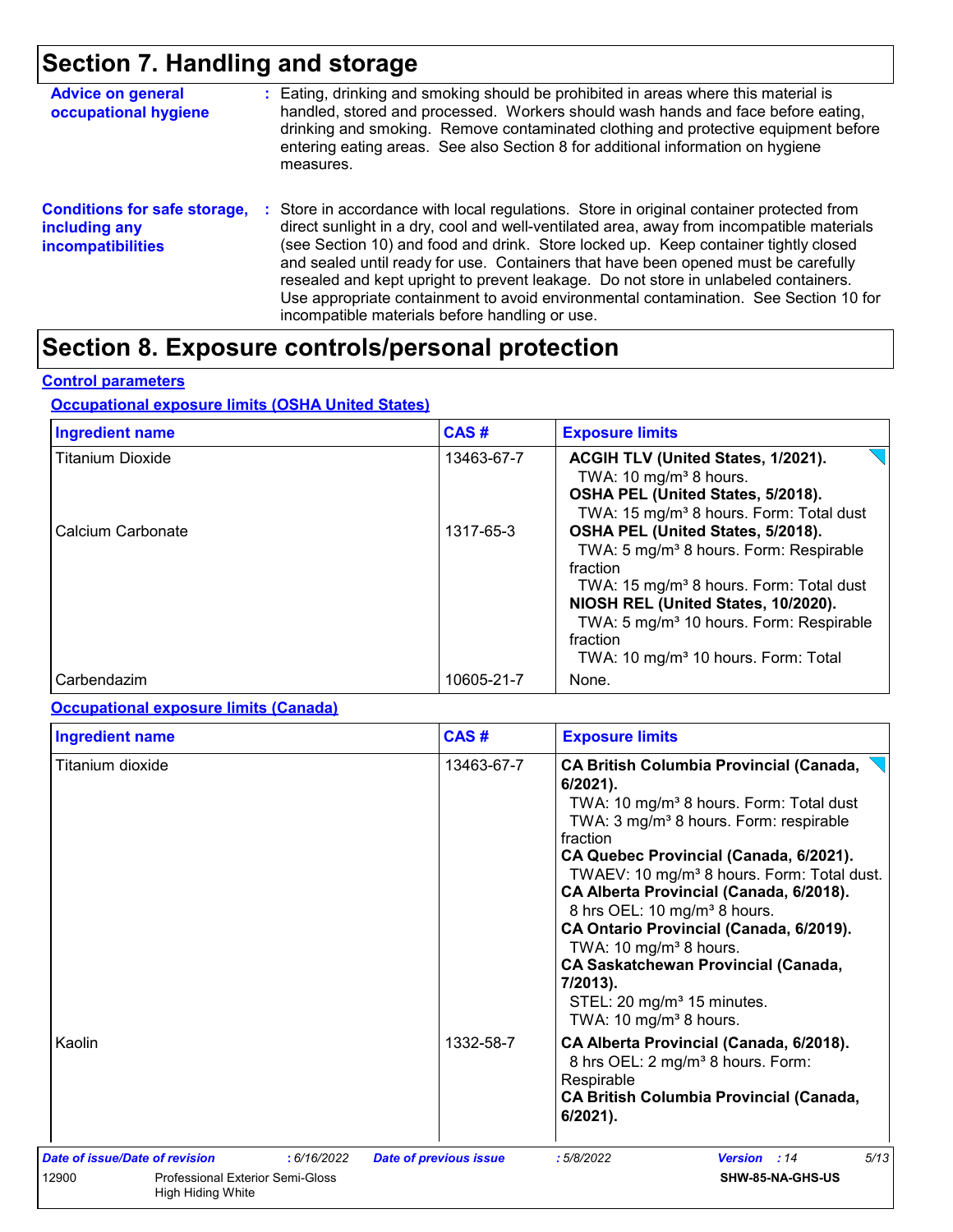# **Section 8. Exposure controls/personal protection**

|  | TWA: 2 mg/m <sup>3</sup> 8 hours. Form: Respirable<br>CA Quebec Provincial (Canada, 6/2021).<br>TWAEV: 2 mg/m <sup>3</sup> 8 hours. Form: Respirable<br>dust.<br>CA Ontario Provincial (Canada, 6/2019).<br>TWA: 2 mg/m <sup>3</sup> 8 hours. Form: Respirable<br>particulate matter.<br><b>CA Saskatchewan Provincial (Canada,</b><br>7/2013).<br>STEL: 4 mg/m <sup>3</sup> 15 minutes. Form: respirable<br>fraction<br>TWA: 2 mg/m <sup>3</sup> 8 hours. Form: respirable<br>fraction |
|--|-----------------------------------------------------------------------------------------------------------------------------------------------------------------------------------------------------------------------------------------------------------------------------------------------------------------------------------------------------------------------------------------------------------------------------------------------------------------------------------------|
|--|-----------------------------------------------------------------------------------------------------------------------------------------------------------------------------------------------------------------------------------------------------------------------------------------------------------------------------------------------------------------------------------------------------------------------------------------------------------------------------------------|

#### **Occupational exposure limits (Mexico)**

|       | CAS# | <b>Exposure limits</b> |
|-------|------|------------------------|
| None. |      |                        |

| <b>Appropriate engineering</b><br>controls | If user operations generate dust, fumes, gas, vapor or mist, use process enclosures,<br>local exhaust ventilation or other engineering controls to keep worker exposure to<br>airborne contaminants below any recommended or statutory limits.                                                                                                                                                                                                                                                                                                                                                                       |
|--------------------------------------------|----------------------------------------------------------------------------------------------------------------------------------------------------------------------------------------------------------------------------------------------------------------------------------------------------------------------------------------------------------------------------------------------------------------------------------------------------------------------------------------------------------------------------------------------------------------------------------------------------------------------|
| <b>Environmental exposure</b><br>controls  | Emissions from ventilation or work process equipment should be checked to ensure<br>they comply with the requirements of environmental protection legislation. In some<br>cases, fume scrubbers, filters or engineering modifications to the process equipment<br>will be necessary to reduce emissions to acceptable levels.                                                                                                                                                                                                                                                                                        |
| <b>Individual protection measures</b>      |                                                                                                                                                                                                                                                                                                                                                                                                                                                                                                                                                                                                                      |
| <b>Hygiene measures</b>                    | Wash hands, forearms and face thoroughly after handling chemical products, before<br>eating, smoking and using the lavatory and at the end of the working period.<br>Appropriate techniques should be used to remove potentially contaminated clothing.<br>Contaminated work clothing should not be allowed out of the workplace. Wash<br>contaminated clothing before reusing. Ensure that eyewash stations and safety<br>showers are close to the workstation location.                                                                                                                                            |
| <b>Eye/face protection</b>                 | Safety eyewear complying with an approved standard should be used when a risk<br>assessment indicates this is necessary to avoid exposure to liquid splashes, mists,<br>gases or dusts. If contact is possible, the following protection should be worn, unless<br>the assessment indicates a higher degree of protection: safety glasses with side-<br>shields.                                                                                                                                                                                                                                                     |
| <b>Skin protection</b>                     |                                                                                                                                                                                                                                                                                                                                                                                                                                                                                                                                                                                                                      |
| <b>Hand protection</b>                     | Chemical-resistant, impervious gloves complying with an approved standard should be<br>worn at all times when handling chemical products if a risk assessment indicates this is<br>necessary. Considering the parameters specified by the glove manufacturer, check<br>during use that the gloves are still retaining their protective properties. It should be<br>noted that the time to breakthrough for any glove material may be different for different<br>glove manufacturers. In the case of mixtures, consisting of several substances, the<br>protection time of the gloves cannot be accurately estimated. |
| <b>Body protection</b>                     | Personal protective equipment for the body should be selected based on the task being<br>performed and the risks involved and should be approved by a specialist before<br>handling this product.                                                                                                                                                                                                                                                                                                                                                                                                                    |
| <b>Other skin protection</b>               | : Appropriate footwear and any additional skin protection measures should be selected<br>based on the task being performed and the risks involved and should be approved by a<br>specialist before handling this product.                                                                                                                                                                                                                                                                                                                                                                                            |

| Date of issue/Date of revision |                                         | 6/16/2022 | <b>Date of previous issue</b> | : 5/8/2022 | <b>Version</b> : 14 | 6/13 |
|--------------------------------|-----------------------------------------|-----------|-------------------------------|------------|---------------------|------|
| 12900                          | <b>Professional Exterior Semi-Gloss</b> |           |                               |            | SHW-85-NA-GHS-US    |      |
|                                | High Hiding White                       |           |                               |            |                     |      |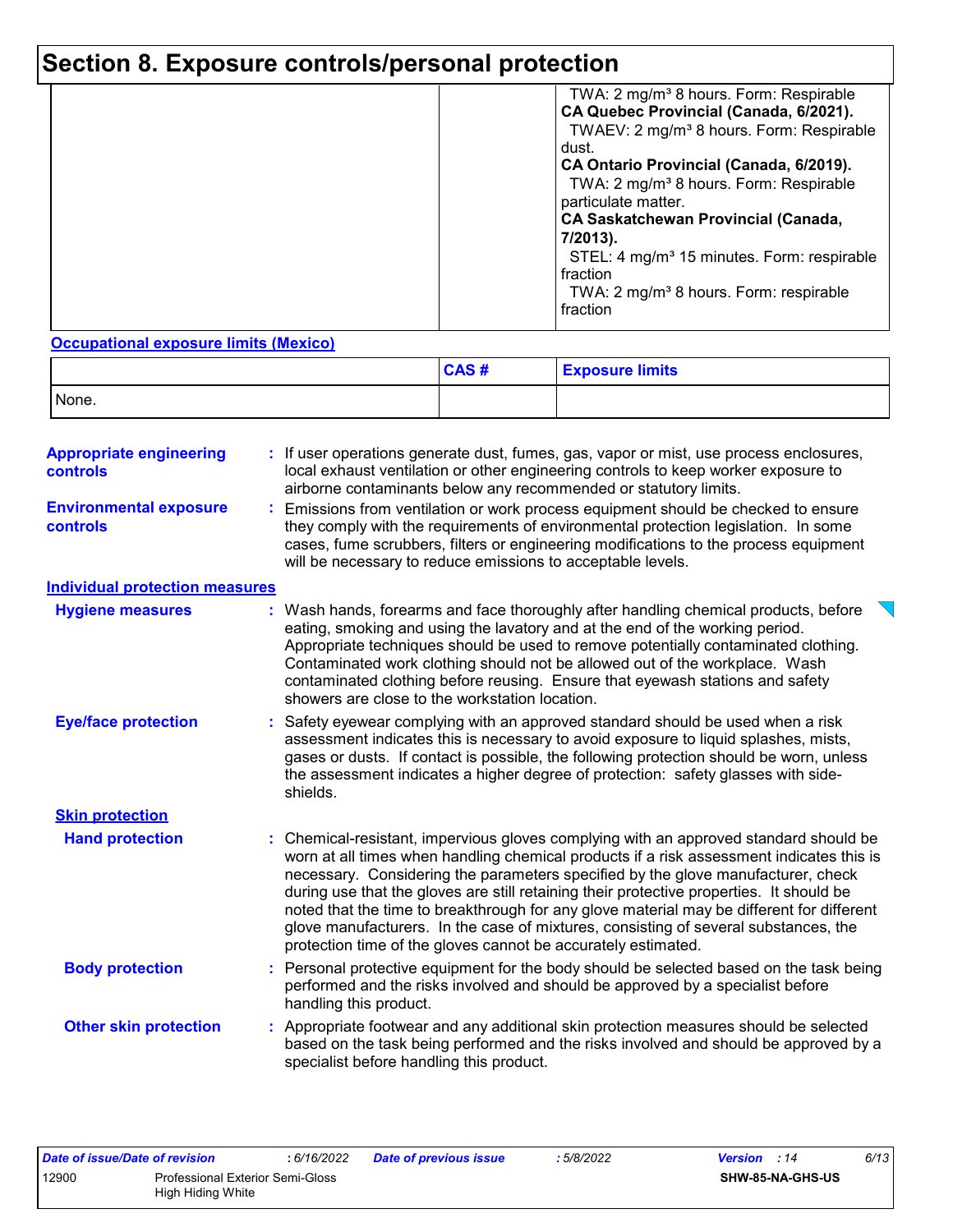### **Section 8. Exposure controls/personal protection**

**Respiratory protection :**

Based on the hazard and potential for exposure, select a respirator that meets the appropriate standard or certification. Respirators must be used according to a respiratory protection program to ensure proper fitting, training, and other important aspects of use.

### **Section 9. Physical and chemical properties**

The conditions of measurement of all properties are at standard temperature and pressure unless otherwise indicated.

| <b>Appearance</b>                                                 |                                                                |
|-------------------------------------------------------------------|----------------------------------------------------------------|
| <b>Physical state</b>                                             | $:$ Liquid.                                                    |
| <b>Color</b>                                                      | Not available.                                                 |
| Odor                                                              | Not available.                                                 |
| <b>Odor threshold</b>                                             | Not available.                                                 |
| рH                                                                | 9                                                              |
| <b>Melting point/freezing point</b>                               | : Not available.                                               |
| <b>Boiling point, initial boiling</b><br>point, and boiling range | : $100^{\circ}$ C (212 $^{\circ}$ F)                           |
| <b>Flash point</b>                                                | : Closed cup: Not applicable.                                  |
| <b>Evaporation rate</b>                                           | $0.09$ (butyl acetate = 1)                                     |
| <b>Flammability</b>                                               | Not available.                                                 |
| Lower and upper explosion<br>limit/flammability limit             | : Not available.                                               |
| <b>Vapor pressure</b>                                             | : $2.3$ kPa (17.5 mm Hg)                                       |
| <b>Relative vapor density</b>                                     | : 1 [Air = 1]                                                  |
| <b>Relative density</b>                                           | 1.18                                                           |
| <b>Solubility</b>                                                 | Not available.                                                 |
| <b>Partition coefficient: n-</b><br>octanol/water                 | : Not applicable.                                              |
| <b>Auto-ignition temperature</b>                                  | Not available.                                                 |
| <b>Decomposition temperature</b>                                  | Not available.                                                 |
| <b>Viscosity</b>                                                  | Kinematic (40°C (104°F)): >20.5 mm <sup>2</sup> /s (>20.5 cSt) |
| <b>Molecular weight</b>                                           | Not applicable.                                                |
| <b>Aerosol product</b>                                            |                                                                |
| <b>Heat of combustion</b>                                         | $: 0.744$ kJ/g                                                 |

### **Section 10. Stability and reactivity**

| <b>Reactivity</b>                                   | : No specific test data related to reactivity available for this product or its ingredients. |
|-----------------------------------------------------|----------------------------------------------------------------------------------------------|
| <b>Chemical stability</b>                           | : The product is stable.                                                                     |
| <b>Possibility of hazardous</b><br><b>reactions</b> | : Under normal conditions of storage and use, hazardous reactions will not occur.            |
| <b>Conditions to avoid</b>                          | : No specific data.                                                                          |
| <b>Incompatible materials</b>                       | : No specific data.                                                                          |

| Date of issue/Date of revision |                                                              | : 6/16/2022 | <b>Date of previous issue</b> | : 5/8/2022 | <b>Version</b> : 14     | 7/13 |
|--------------------------------|--------------------------------------------------------------|-------------|-------------------------------|------------|-------------------------|------|
| 12900                          | <b>Professional Exterior Semi-Gloss</b><br>High Hiding White |             |                               |            | <b>SHW-85-NA-GHS-US</b> |      |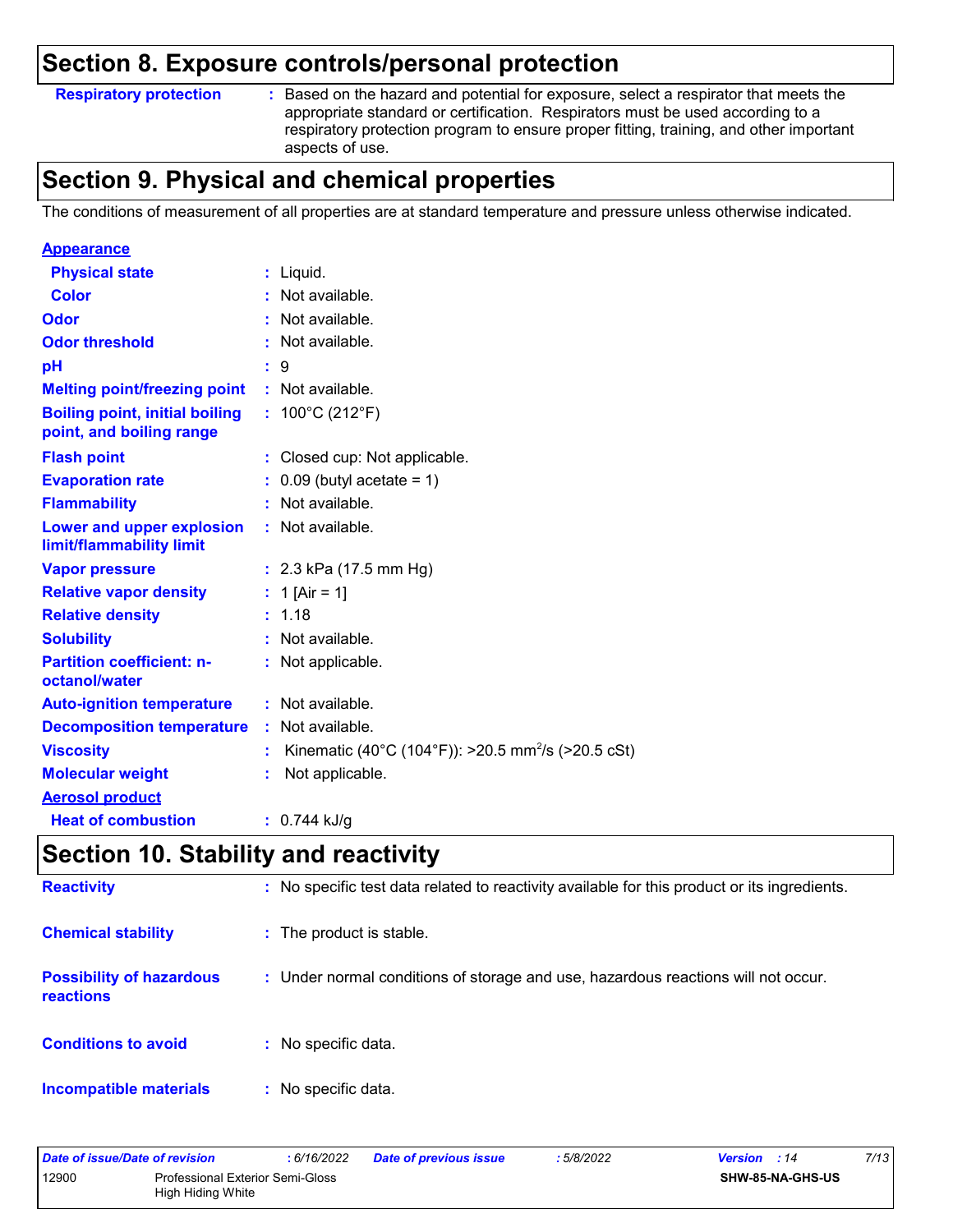### **Section 10. Stability and reactivity**

**Hazardous decomposition products** Under normal conditions of storage and use, hazardous decomposition products should **:** not be produced.

### **Section 11. Toxicological information**

#### **Information on toxicological effects**

#### **Acute toxicity**

| <b>Product/ingredient name</b> | <b>Result</b>                           | <b>Species</b>       | <b>Dose</b>                         | <b>Exposure</b> |
|--------------------------------|-----------------------------------------|----------------------|-------------------------------------|-----------------|
| l Carbendazim .                | LD50 Dermal<br>LD50 Dermal<br>LD50 Oral | Rabbit<br>Rat<br>Rat | 8500 mg/kg<br>2 g/kg<br>>5050 mg/kg |                 |

#### **Irritation/Corrosion**

| <b>Product/ingredient name</b> | <b>Result</b>        | <b>Species</b> | <b>Score</b> | <b>Exposure</b> | <b>Observation</b> |
|--------------------------------|----------------------|----------------|--------------|-----------------|--------------------|
| <b>Titanium Dioxide</b>        | Skin - Mild irritant | Human          |              | 72 hours 300    |                    |
|                                |                      |                |              | ug              |                    |

#### **Sensitization**

Not available.

#### **Mutagenicity**

Not available.

#### **Carcinogenicity**

Not available.

#### **Classification**

| <b>Product/ingredient name OSHA</b> | <b>IARC</b> |  |
|-------------------------------------|-------------|--|
| <b>Titanium Dioxide</b>             | 2Β          |  |

#### **Reproductive toxicity**

Not available.

#### **Teratogenicity**

Not available.

#### **Specific target organ toxicity (single exposure)**

| <b>Name</b>         | <b>Category</b> | <b>Route of</b><br>exposure | <b>Target organs</b>                      |
|---------------------|-----------------|-----------------------------|-------------------------------------------|
| l Calcium Carbonate | Category 3      |                             | Respiratory tract_<br><b>l</b> irritation |

**Specific target organ toxicity (repeated exposure)**

Not available.

#### **Aspiration hazard**

Not available.

#### **Information on the likely :** Not available.

#### **routes of exposure**

#### **Potential acute health effects**

| <b>Eye contact</b> | : No known significant effects or critical hazards. |  |
|--------------------|-----------------------------------------------------|--|
| .                  |                                                     |  |

- **Inhalation :** No known significant effects or critical hazards.
- **Skin contact :** May cause an allergic skin reaction.

| Date of issue/Date of revision |                                                              | : 6/16/2022 | <b>Date of previous issue</b> | : 5/8/2022 | <b>Version</b> : 14     | 8/13 |
|--------------------------------|--------------------------------------------------------------|-------------|-------------------------------|------------|-------------------------|------|
| 12900                          | <b>Professional Exterior Semi-Gloss</b><br>High Hiding White |             |                               |            | <b>SHW-85-NA-GHS-US</b> |      |

 $\sum$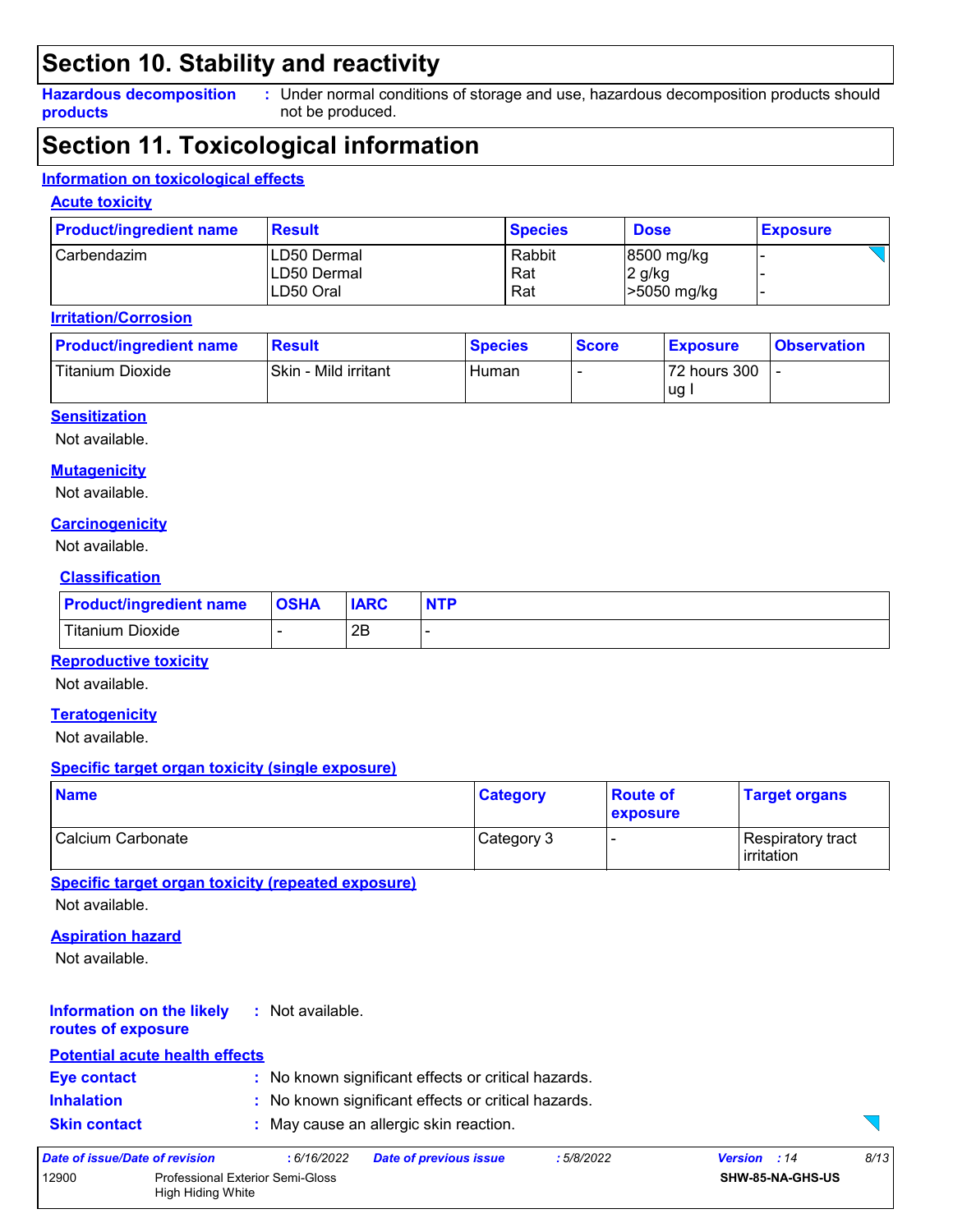## **Section 11. Toxicological information**

| <b>Ingestion</b>                        | : No known significant effects or critical hazards.                                                                                                  |
|-----------------------------------------|------------------------------------------------------------------------------------------------------------------------------------------------------|
|                                         | <b>Symptoms related to the physical, chemical and toxicological characteristics</b>                                                                  |
| <b>Eye contact</b>                      | : No specific data.                                                                                                                                  |
| <b>Inhalation</b>                       | : Adverse symptoms may include the following:<br>reduced fetal weight<br>increase in fetal deaths<br>skeletal malformations                          |
| <b>Skin contact</b>                     | : Adverse symptoms may include the following:<br>irritation<br>redness<br>reduced fetal weight<br>increase in fetal deaths<br>skeletal malformations |
| <b>Ingestion</b>                        | : Adverse symptoms may include the following:<br>reduced fetal weight<br>increase in fetal deaths<br>skeletal malformations                          |
|                                         | Delayed and immediate effects and also chronic effects from short and long term exposure                                                             |
| <b>Short term exposure</b>              |                                                                                                                                                      |
| <b>Potential immediate</b><br>effects   | : Not available.                                                                                                                                     |
| <b>Potential delayed effects</b>        | : Not available.                                                                                                                                     |
| <b>Long term exposure</b>               |                                                                                                                                                      |
| <b>Potential immediate</b><br>effects   | : Not available.                                                                                                                                     |
| <b>Potential delayed effects</b>        | : Not available.                                                                                                                                     |
| <b>Potential chronic health effects</b> |                                                                                                                                                      |
| Not available.                          |                                                                                                                                                      |
| <b>General</b>                          | : Once sensitized, a severe allergic reaction may occur when subsequently exposed to<br>very low levels.                                             |
| <b>Carcinogenicity</b>                  | : Suspected of causing cancer. Risk of cancer depends on duration and level of<br>exposure.                                                          |
| <b>Mutagenicity</b>                     | : May cause genetic defects.                                                                                                                         |
| <b>Teratogenicity</b>                   | : May damage the unborn child.                                                                                                                       |
| <b>Developmental effects</b>            | : No known significant effects or critical hazards.                                                                                                  |
| <b>Fertility effects</b>                | : May damage fertility.                                                                                                                              |

**Numerical measures of toxicity** Not available. **Acute toxicity estimates**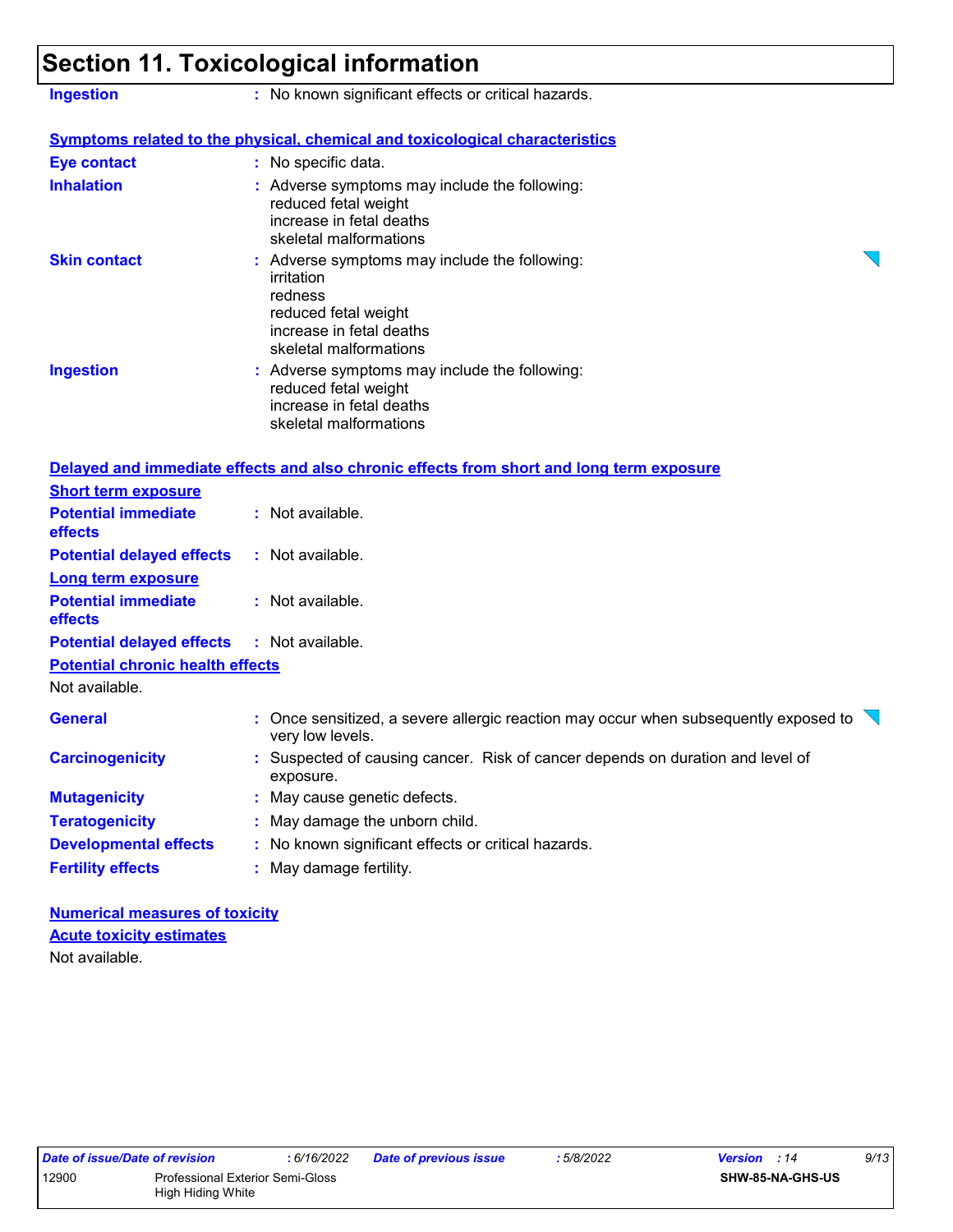### **Section 12. Ecological information**

| <b>Toxicity</b>                |                                       |                                                                                |                 |
|--------------------------------|---------------------------------------|--------------------------------------------------------------------------------|-----------------|
| <b>Product/ingredient name</b> | <b>Result</b>                         | <b>Species</b>                                                                 | <b>Exposure</b> |
| <b>Titanium Dioxide</b>        | Acute LC50 >1000000 µg/l Marine water | l Fish - Fundulus heteroclitus                                                 | 96 hours        |
| Carbendazim                    | Acute EC50 19.0562 mg/l Fresh water   | Algae - Scenedesmus acutus var.<br>acutus                                      | 96 hours        |
|                                | Acute EC50 20 µg/l Fresh water        | Daphnia - Daphnia magna                                                        | 48 hours        |
|                                | Acute LC50 77 µg/l Fresh water        | Crustaceans - Gammarus pulex -<br>Juvenile (Fledgling, Hatchling,<br>Weanling) | 48 hours        |
|                                | Acute LC50 7 µg/l Fresh water         | Fish - Ictalurus punctatus - Yolk-<br>sac fry                                  | 96 hours        |
|                                | Chronic EC10 10 µg/l Fresh water      | Crustaceans - Gammarus pulex -<br><b>Adult</b>                                 | 21 days         |
|                                | Chronic NOEC 3.1 ppb Fresh water      | Daphnia - Daphnia magna                                                        | 21 days         |

#### **Persistence and degradability**

Not available.

#### **Bioaccumulative potential**

| <b>Product/ingredient name</b> | $\mathsf{LogP}_\mathsf{ow}$ | <b>BCF</b> | <b>Potential</b> |
|--------------------------------|-----------------------------|------------|------------------|
| Carbendazim                    |                             | 2.51       | low              |

#### **Mobility in soil**

**Soil/water partition coefficient (KOC)**

**:** Not available.

#### **Other adverse effects** : No known significant effects or critical hazards.

### **Section 13. Disposal considerations**

| <b>Disposal methods</b> | : The generation of waste should be avoided or minimized wherever possible. Disposal<br>of this product, solutions and any by-products should at all times comply with the<br>requirements of environmental protection and waste disposal legislation and any<br>regional local authority requirements. Dispose of surplus and non-recyclable products<br>via a licensed waste disposal contractor. Waste should not be disposed of untreated to<br>the sewer unless fully compliant with the requirements of all authorities with jurisdiction.<br>Waste packaging should be recycled. Incineration or landfill should only be considered<br>when recycling is not feasible. This material and its container must be disposed of in a<br>safe way. Care should be taken when handling emptied containers that have not been<br>cleaned or rinsed out. Empty containers or liners may retain some product residues.<br>Avoid dispersal of spilled material and runoff and contact with soil, waterways, drains |
|-------------------------|----------------------------------------------------------------------------------------------------------------------------------------------------------------------------------------------------------------------------------------------------------------------------------------------------------------------------------------------------------------------------------------------------------------------------------------------------------------------------------------------------------------------------------------------------------------------------------------------------------------------------------------------------------------------------------------------------------------------------------------------------------------------------------------------------------------------------------------------------------------------------------------------------------------------------------------------------------------------------------------------------------------|
|                         | and sewers.                                                                                                                                                                                                                                                                                                                                                                                                                                                                                                                                                                                                                                                                                                                                                                                                                                                                                                                                                                                                    |

### **Section 14. Transport information**

| Date of issue/Date of revision                                        |  | : 6/16/2022 | Date of previous issue | 5/8/2022         | Version | - 14 | 10/13 |
|-----------------------------------------------------------------------|--|-------------|------------------------|------------------|---------|------|-------|
| 12900<br><b>Professional Exterior Semi-Gloss</b><br>High Hiding White |  |             |                        | SHW-85-NA-GHS-US |         |      |       |
|                                                                       |  |             |                        |                  |         |      |       |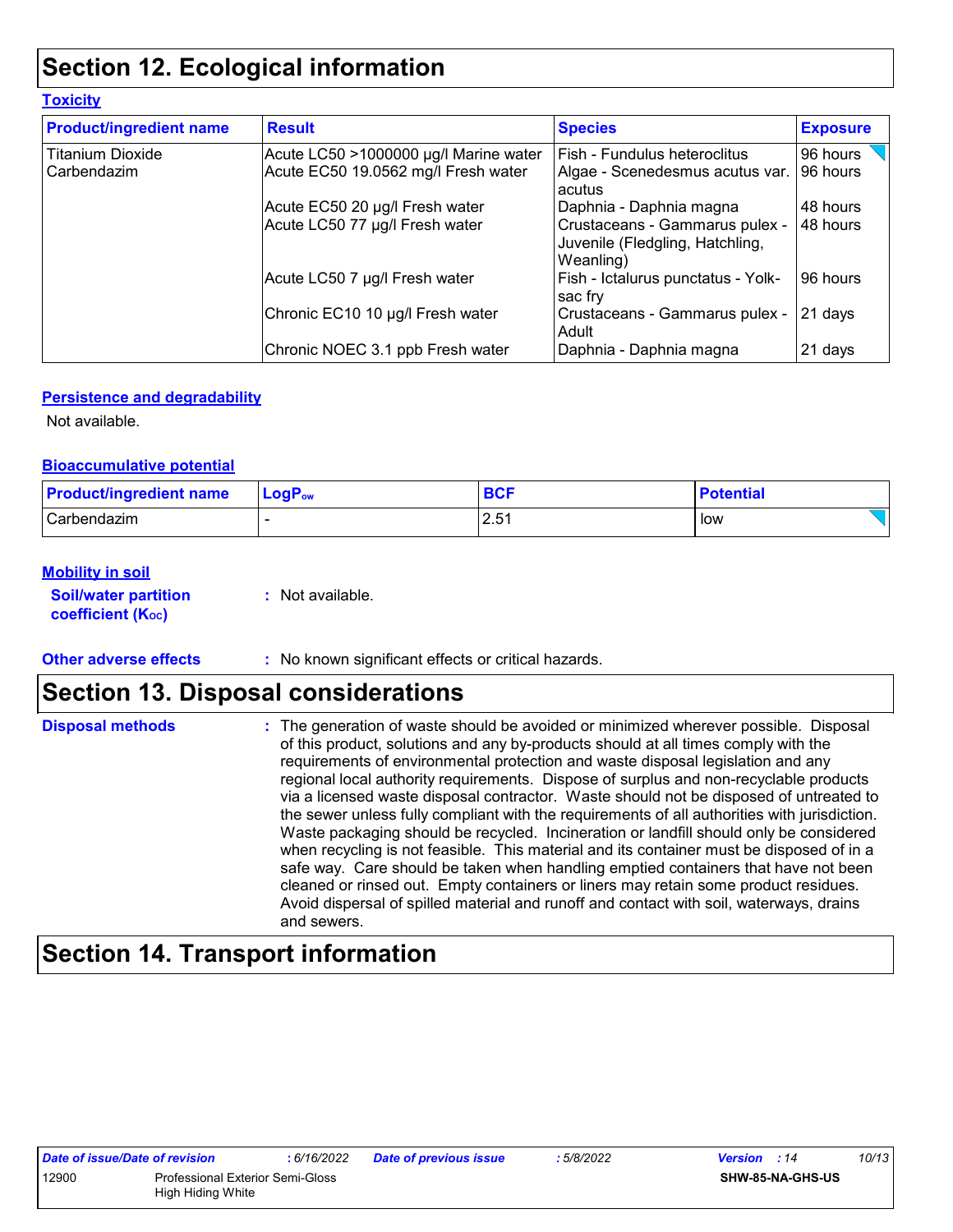### **Section 14. Transport information**

| Not regulated.<br>÷,                  | Not regulated.<br>$\blacksquare$   | Not regulated.   | Not regulated. | Not regulated.                                                                                                                                                                                                                                                                                                                                                                                                                                                                                                                                                                                                                                                                      |
|---------------------------------------|------------------------------------|------------------|----------------|-------------------------------------------------------------------------------------------------------------------------------------------------------------------------------------------------------------------------------------------------------------------------------------------------------------------------------------------------------------------------------------------------------------------------------------------------------------------------------------------------------------------------------------------------------------------------------------------------------------------------------------------------------------------------------------|
|                                       |                                    |                  |                |                                                                                                                                                                                                                                                                                                                                                                                                                                                                                                                                                                                                                                                                                     |
|                                       |                                    |                  |                |                                                                                                                                                                                                                                                                                                                                                                                                                                                                                                                                                                                                                                                                                     |
|                                       |                                    |                  |                |                                                                                                                                                                                                                                                                                                                                                                                                                                                                                                                                                                                                                                                                                     |
|                                       |                                    |                  |                |                                                                                                                                                                                                                                                                                                                                                                                                                                                                                                                                                                                                                                                                                     |
| No.                                   | No.                                | No.              | No.            | No.                                                                                                                                                                                                                                                                                                                                                                                                                                                                                                                                                                                                                                                                                 |
|                                       | $\blacksquare$                     |                  |                |                                                                                                                                                                                                                                                                                                                                                                                                                                                                                                                                                                                                                                                                                     |
| <b>Special precautions for user :</b> |                                    |                  |                |                                                                                                                                                                                                                                                                                                                                                                                                                                                                                                                                                                                                                                                                                     |
|                                       | <b>Transport in bulk according</b> | : Not available. |                | Multi-modal shipping descriptions are provided for informational purposes and do not<br>consider container sizes. The presence of a shipping description for a particular<br>mode of transport (sea, air, etc.), does not indicate that the product is packaged<br>suitably for that mode of transport. All packaging must be reviewed for suitability<br>prior to shipment, and compliance with the applicable regulations is the sole<br>responsibility of the person offering the product for transport. People loading and<br>unloading dangerous goods must be trained on all of the risks deriving from the<br>substances and on all actions in case of emergency situations. |

: Not available. **Proper shipping name :**

### **Section 15. Regulatory information**

**TSCA 5(a)2 proposed significant new use rules**: 2-Methyl-4-isothiazolin-3-one; 5-Chloro-2-methylisothiazolinone

#### **SARA 313**

SARA 313 (40 CFR 372.45) supplier notification can be found on the Environmental Data Sheet.

#### **California Prop. 65**

WARNING: This product contains chemicals known to the State of California to cause cancer and birth defects or other reproductive harm.

#### **International regulations**

| <b>International lists</b> | : Australia inventory (AIIC): Not determined.                |
|----------------------------|--------------------------------------------------------------|
|                            | China inventory (IECSC): Not determined.                     |
|                            | Japan inventory (CSCL): Not determined.                      |
|                            | Japan inventory (ISHL): Not determined.                      |
|                            | Korea inventory (KECI): Not determined.                      |
|                            | New Zealand Inventory of Chemicals (NZIoC): Not determined.  |
|                            | Philippines inventory (PICCS): Not determined.               |
|                            | Taiwan Chemical Substances Inventory (TCSI): Not determined. |

| Date of issue/Date of revision |                                                       | : 6/16/2022 | <b>Date of previous issue</b> | : 5/8/2022 | <b>Version</b> : 14 |                         | 11/13 |
|--------------------------------|-------------------------------------------------------|-------------|-------------------------------|------------|---------------------|-------------------------|-------|
| 12900                          | Professional Exterior Semi-Gloss<br>High Hiding White |             |                               |            |                     | <b>SHW-85-NA-GHS-US</b> |       |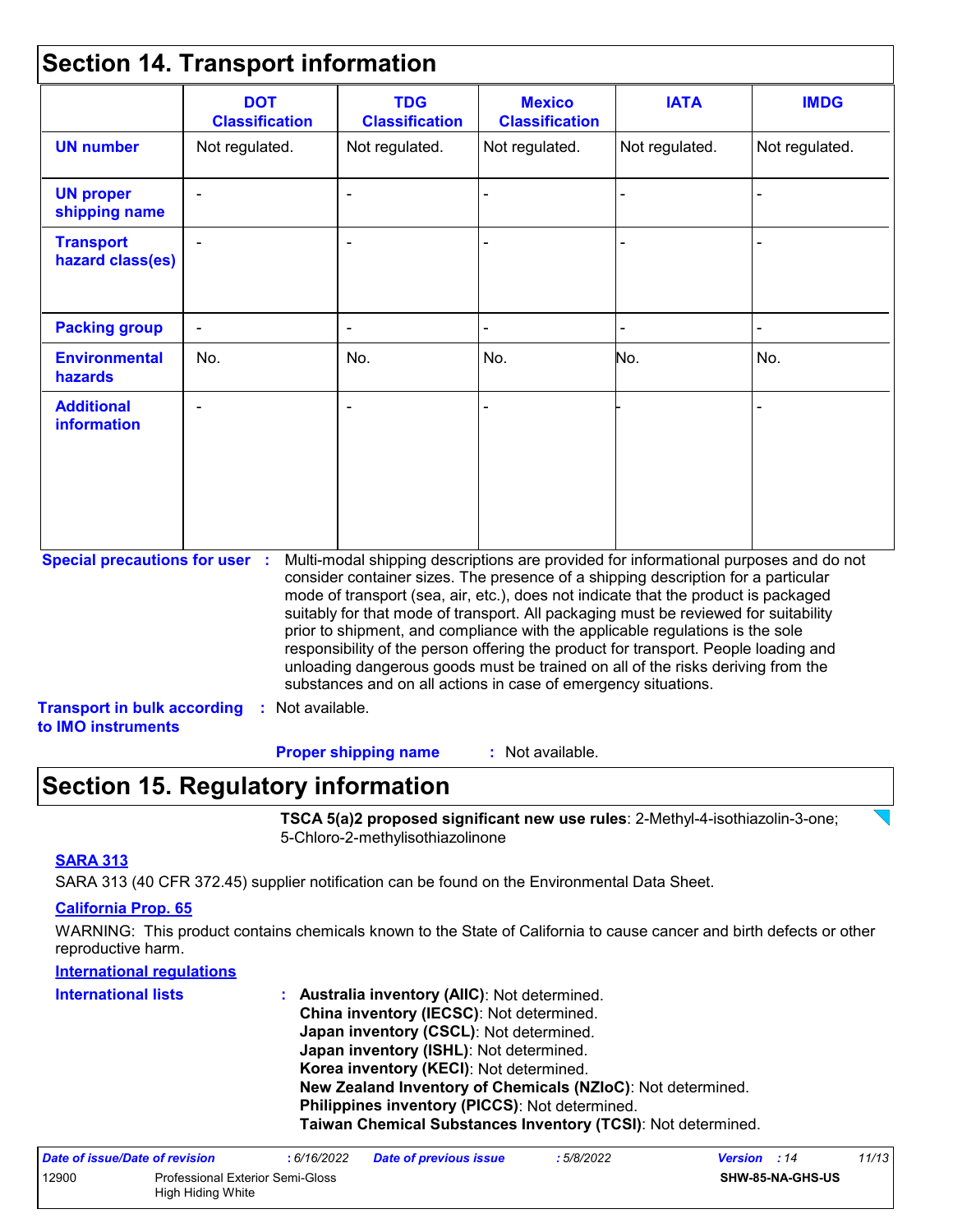### **Section 15. Regulatory information**

**Thailand inventory**: Not determined. **Turkey inventory**: Not determined. **Vietnam inventory**: Not determined.

### **Section 16. Other information**

#### **Hazardous Material Information System (U.S.A.)**



**The customer is responsible for determining the PPE code for this material. For more information on HMIS® Personal Protective Equipment (PPE) codes, consult the HMIS® Implementation Manual.**

**Caution: HMIS® ratings are based on a 0-4 rating scale, with 0 representing minimal hazards or risks, and 4 representing significant hazards or risks. Although HMIS® ratings and the associated label are not required on SDSs or products leaving a facility under 29 CFR 1910.1200, the preparer may choose to provide them. HMIS® ratings are to be used with a fully implemented HMIS® program. HMIS® is a registered trademark and service mark of the American Coatings Association, Inc.**

**Procedure used to derive the classification**

|                                                                                                                                                             | <b>Classification</b>                                                              | <b>Justification</b>                                                                 |
|-------------------------------------------------------------------------------------------------------------------------------------------------------------|------------------------------------------------------------------------------------|--------------------------------------------------------------------------------------|
| SKIN SENSITIZATION - Category 1<br><b>GERM CELL MUTAGENICITY - Category 1</b><br><b>CARCINOGENICITY - Category 2</b><br>TOXIC TO REPRODUCTION - Category 1B |                                                                                    | Calculation method<br>Calculation method<br>Calculation method<br>Calculation method |
| <b>History</b>                                                                                                                                              |                                                                                    |                                                                                      |
| Date of printing                                                                                                                                            | : 6/16/2022                                                                        |                                                                                      |
| Date of issue/Date of<br>revision                                                                                                                           | : 6/16/2022                                                                        |                                                                                      |
| Date of previous issue                                                                                                                                      | : 5/8/2022                                                                         |                                                                                      |
| <b>Version</b>                                                                                                                                              | : 14                                                                               |                                                                                      |
| <b>Key to abbreviations</b>                                                                                                                                 | $\therefore$ ATE = Acute Toxicity Estimate<br><b>BCF</b> = Bioconcentration Factor |                                                                                      |

| GHS = Globally Harmonized System of Classification and Labelling of Chemicals |
|-------------------------------------------------------------------------------|
|                                                                               |
|                                                                               |
| $IATA = Interrational Air Transport Association$                              |

- IATA = International Air Transport Association
- IBC = Intermediate Bulk Container

IMDG = International Maritime Dangerous Goods

LogPow = logarithm of the octanol/water partition coefficient MARPOL = International Convention for the Prevention of Pollution From Ships, 1973

as modified by the Protocol of 1978. ("Marpol" = marine pollution)

N/A = Not available

SGG = Segregation Group UN = United Nations

**Indicates information that has changed from previously issued version.**

#### **Notice to reader**

**It is recommended that each customer or recipient of this Safety Data Sheet (SDS) study it carefully and consult resources, as necessary or appropriate, to become aware of and understand the data contained in this SDS and any hazards associated with the product. This information is provided in good faith and believed to be accurate as of the effective date herein. However, no warranty, express or implied, is given. The information presented here applies only to the product as shipped. The addition of any material can change the composition, hazards and risks of the product. Products shall not be repackaged, modified, or tinted except as specifically instructed by the manufacturer, including but not limited to the incorporation of products not specified by the manufacturer, or the use or addition of products in proportions not specified by the manufacturer. Regulatory requirements** 

| Date of issue/Date of revision |                                                       | : 6/16/2022 | <b>Date of previous issue</b> | : 5/8/2022       | <b>Version</b> : 14 | 12/13 |
|--------------------------------|-------------------------------------------------------|-------------|-------------------------------|------------------|---------------------|-------|
| 12900                          | Professional Exterior Semi-Gloss<br>High Hiding White |             |                               | SHW-85-NA-GHS-US |                     |       |